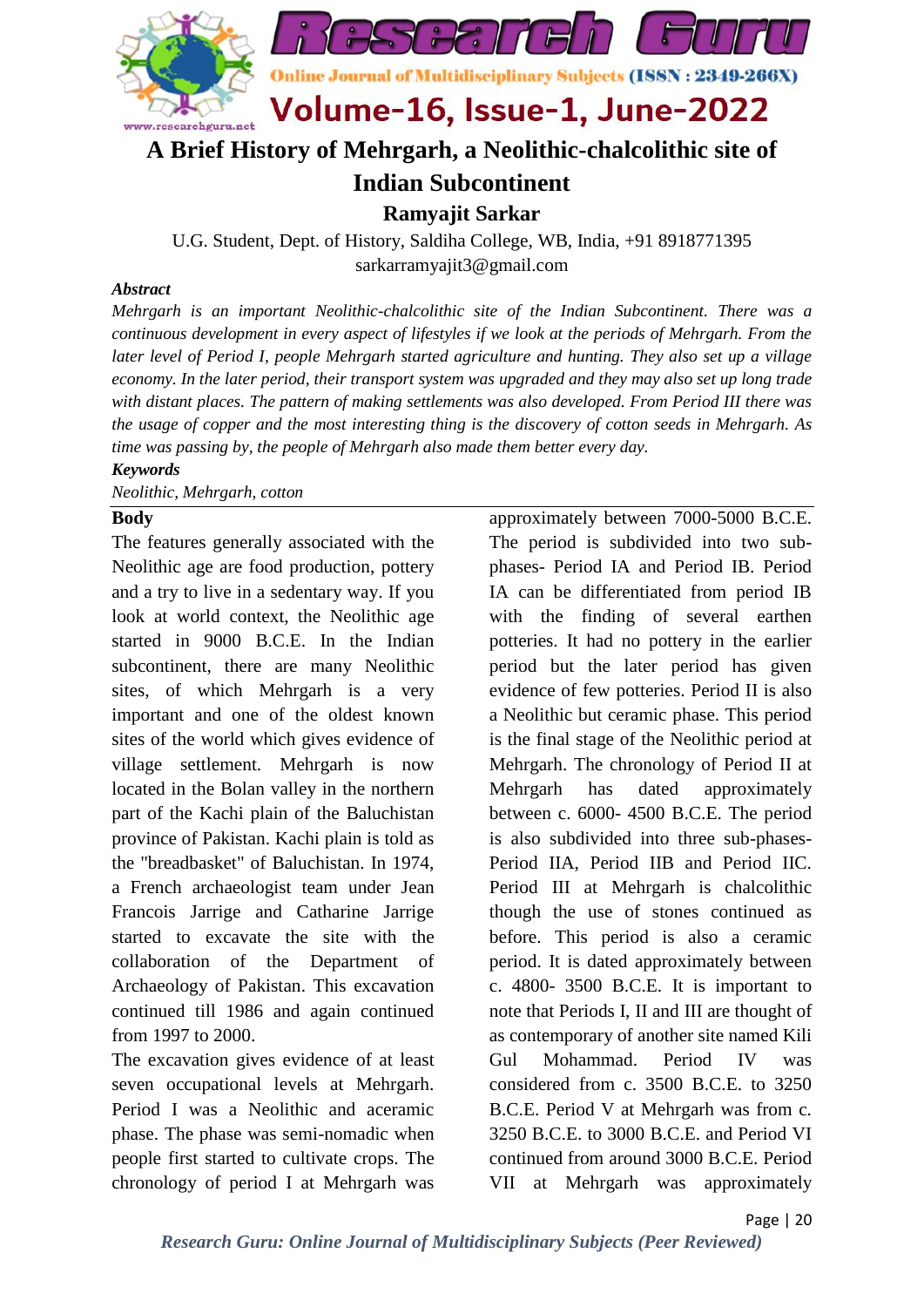between C. 2600- 2000 B.C.E. which is supposed to be contemporary with the Middle Indus Valley civilization and around this time the people of Mehrgarh seemed to abandon this area and moved to the nearby site of Naushro.

The result of pollen analysis shows that from the beginning of Mehrgarh occupation till the 4th millennium B.C.E., the region was probably dominated by a semi lacustrine or humid environment with riparian vegetation, characterized by Populus, Salix, Fraxinus, Ulmus, Vitis, associated in a typical hydrophytic complex, arranged in dense forests.

The first level of the Neolithic settlements in the Mehrgarh provides us information that as early as the 8th millennium B.C.E. there was a farming economy. There may be an assumption that the farming economy was come from Near East to South Asia. But Jarrige finished with the idea there must be an earlier local background in Mehrgarh. Lorenzo Costantini has shown that the plant is grown in the period I was dominated by naked six-row barleys. Probably, these were cultivated, not domesticated. There were domestic hulled six-row barley and wild, domestic hulled two-row barleys also but in small quantities. Another important crop was wheat. Grains of domesticated hulled einkorn wheel, Emmer wheat, and naked wheat has been found in the period I at Mehrgarh. Ber and dates were also in the period I. With these, seeds of cotton have been found in period II at Mehrgarh. From the metallurgical analysis of a copper bead from a burial of Mehrgarh, some threads were discovered. After characterizing, the threads are identified as cotton. The evidence of cotton seeds at Mehrgarh was earliest in the Indian Sub-Continent and also in the whole world. There were two new varieties of Wheat and a new variety of Barley and a new cereal e.g. Oats in Period III at Mehrgarh. These give shreds of evidence of the development of agriculture at Mehrgarh day by day. Wheat became more important than Barley.

In the early levels of Period I at Mehrgarh civilization, the people of Mehrgarh usually hunted for getting most of the meat. The bones of wild animals like wild sheep, wild goats, wild asses, blackbuck, nilgai, large deer, small deer, wild boar, water buffalo, wild cattle and possibly elephants were found from the earliest levels of Period I.

Neolithic periods of Mehrgarh give clear evidence of the transition of people how they proceed from hunting to animal domestication. In the period I at Mehrgarh, the bones of domestic animals like goats, sheep and bulls with humps have been found. Probably the first domesticated animal of Mehrgarh was goat. Interesting thing is that the lower levels of Period I was dominated by bones of wild animals, but at the end of this period, the bones of wild animals became lower and the bones of domestic animals were increased and this gives a clear idea that people of Mehrgarh could understand the importance of animal domestication slowly. Interestingly, Period III showed the increase of bones of wild animals again with the bones of domestic animals parallel which suggests resurgence in hunting activity.

The houses which have been excavated yet are of four types i.e. two-roomed, fourroomed, six roomed and ten roomed houses. Generally, the houses were made of mud bricks. The bricks were long and narrow. It measured  $62 * 12 * 8$  cm. There was a herringbone pattern on the upper faces of the bricks. Generally, inhabitants of Mehrgarh in Period I followed the four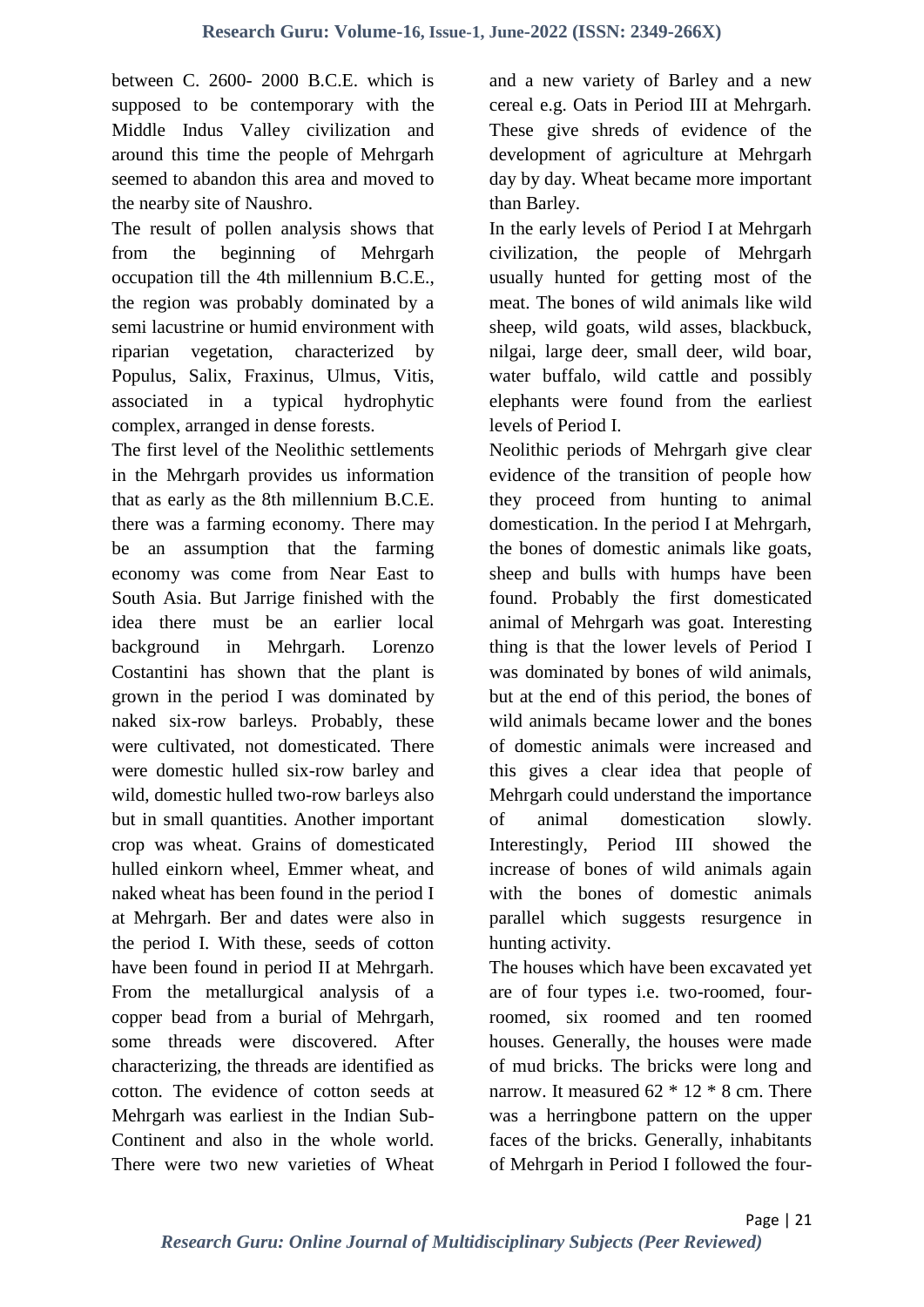roomed building plan. The walls of the rooms were approximately 30 cm wide. In level VII, there were six roomed buildings. But there is no fireplace or any other proof of domestic activities. These buildings may be used as granaries or storage facilities in Mehrgarh. They plastered the walls with clay. Sometimes the walls were painted with red ochre. Some floors of some houses excavated at Mehrgarh were also covered with red ochre.

Proofs of fireplaces have also been found in Mehrgarh. There were many circular fire pits, found in the open spaces between the houses of Mehrgarh.

The layouts of the houses were ordered in a regular pattern. There are two groups of layout. One is East-West oriented and the other is North-South oriented. There was open space between two houses. The plan is opposite to the plan of Neolithic settlements of Western and Central Asia. The houses were made there together without keeping open space. There was no regular pattern as well. So Mehrgarh settlements suggest a more developed settlement than any other contemporary settlement.

People of Mehrgarh in Period I used microliths which were made either on blades or on flakes. Some Neolithic handaxes were found in Period I at Mehrgarh. Sometimes, they joined wooden handles with blades. They may have used these as sickles to harvest grain. They may have also processed the food. The findings of grinding stone indicate this. They also used bone tools like needles and awls. The use of stone tools and bone tools were gone on also in Period II at Mehrgarh. People of Mehrgarh in the period were associated with activities like butchery, cooking, making of bone artefacts and others using stone tools. In Period IV, people used lunates, trapezes, borers and scrapers. In upper levels, the main tools were truncated blades, drills and trapezes. It is interesting to note that the tools of later were more polished and developed than earlier that indicate the continuous development of tools in Mehrgarh.

Pottery has been found from Period II at Mehrgarh. At first, there were a limited number of potteries but later in Period IIB, the number became larger. From that time, the potteries became much finer with vessels shaped or rounded with a dabber. There have been numerous broken fragments of pots at the site of MR4. Archaeologists have shown that many of them were made with a mixture of straw and clay, pressed by hand. It is generally fragments of bowls, flat circular dishes etc. There was also some fine wheel-made ware like open bowls, medium size globular vessels with collard rim in the buff, sometimes decorated with simple geometric motifs, criss-cross and oblique lines and others. There were many potteries and also fragments of pottery in Period III. In the period, the quality of wheel made potteries was more developed than at earlier levels. The quality of paintings inscribed on pottery was also improved.

Now the question is if the people of Mehrgarh were connected with trade. There have been valuable stone beads like Turquoise, Lapis Lazuli in grave goods in the period I at Mehrgarh. This may indicate a long distant exchange of people at Mehrgarh as the stones were not indigenous to the area. Archaeologists have found some bronze materials like earrings, bangles, pins (double spiral headed, bird-headed and button headed), cosmetic bottles and toilet objects like mirrors, blades in the cenotaph areas at Mehrgarh. These all types are known from Bactria and Margiana. Various other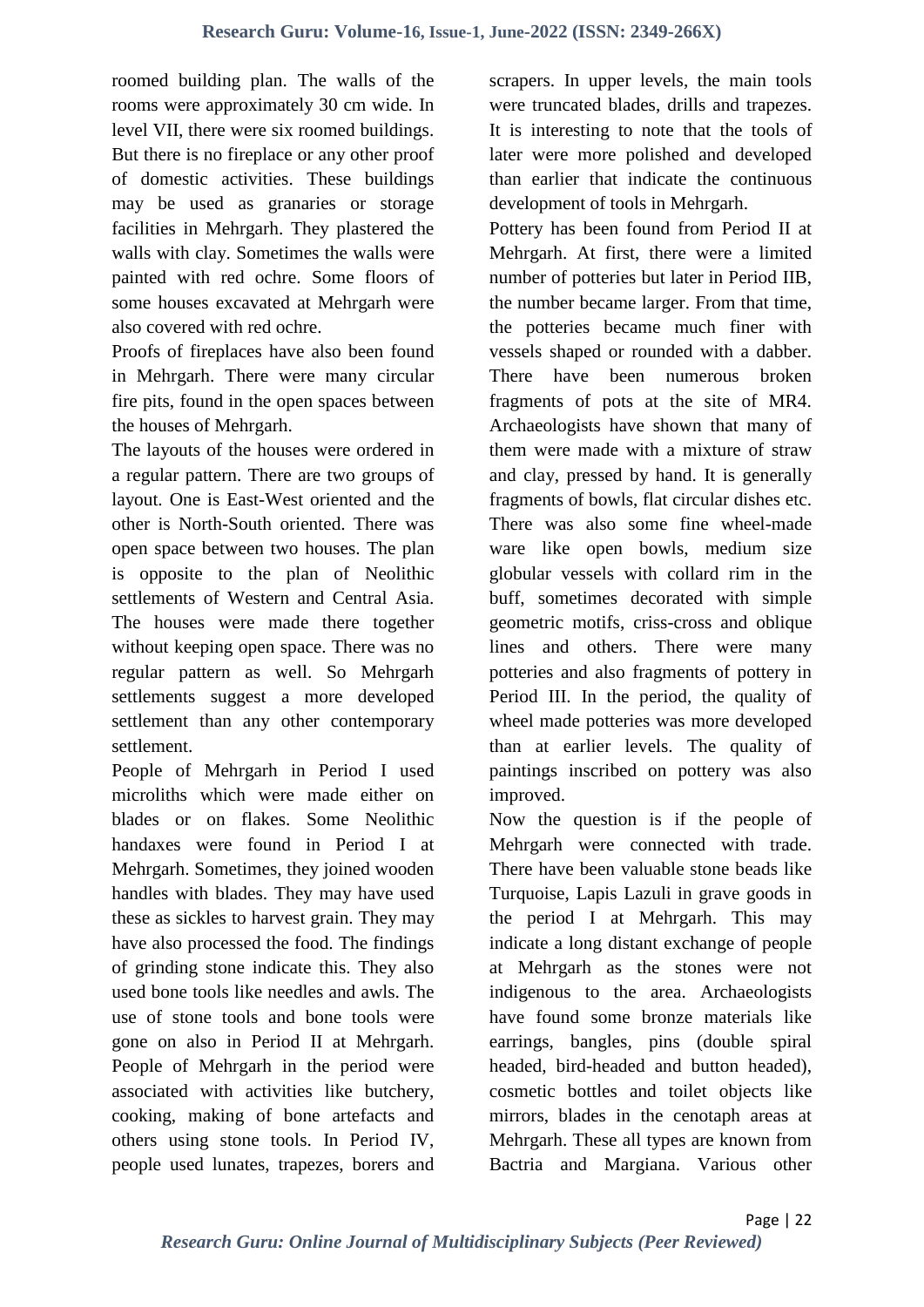findings e.g. the stone sceptre, the button seal with snake and the kidney-shaped fritte vase indicates the relation between Mehrgarh and Bactria, Margiana and south Turkmenia. There are exceptional five figurines, found in Period III at Mehrgarh. Three of the figurines are human beings and the other two figurines are animals. A necklace of applique clay lozenges is on a human figurine that is conical. The second is in a seated position. They are similar to the early human figurines of Western Iran. This may indicate a connection between Mehrgarh and Western Iran.

Now, what was the funerary system in Mehrgarh civilization? From the analysis of Marille Santoni, it is shown that there were four types of funeral remains at Mehrgarh: graves (rectangular structures containing one or more skeletons with funeral materials), cenotaphs (rectangular structure containing only funeral materials), an isolated deposit of materials (either in a rectangular-shaped pit or just lying in the natural soil) and large jars placed upside down (generally associated with one or two small pots).

Generally, the people of Mehrgarh dug a small place at the bottom of an about 1 m deep pit which was used as a burial chamber. The body was in a flexed position in the burial chamber. Then the chamber was blocked with hard clay or brick walls. The pit was filled with earth. Most of the graves are East-West oriented. The deceased body may be painted with red ochre as there were numerous traces of bones stained in red colour. At the earlier levels, the dead body was placed along with offerings of young goats disposed of in a semi-circle around the legs. The skeletons of women were buried with some ornaments and young goats and the skeletons of men were buried with bladelets and microliths. In level III, skeletons of two young women were found with skeletons of five young goats. One of the female skeletons was found wearing ornaments of Lapis Lazuli, Turquoise and seashells. In later periods, the grave goods in the burial chamber were reduced slowly. It is important to say that in Period II, there were the first terracotta seals along with burials.

Let's focus on the dresses and culture of the people of Mehrgarh. Though some threads of cotton have been found in a burial in Mehrgarh, it is not certain that the people of Mehrgarh knew the process of weaving. In Period I at Mehrgarh, the people may wear ornaments like beads, pendants and bangles, made of marine shells. There are different types of beads e.g. cylinder discs – short and long cylinders, pendants e.g. shaped, natural shells etc. These ornaments were decreased in Period II. From the period, some polished beads and pendants have been found. Certainly, the long string beads, found in the burials at Mehrgarh had considerable socio-economic value. In Period III, there are findings of numerous grooved bangles. The presence of grooved bangles at this early period is unusual as there are few decorations of these types in Indus Civilization or Harappa Civilization and it also becomes quite popular in Early Historic and Early Medieval periods.

After examining the skeletons, archaeologists and other researchers have told about dental lesions among Mehrgarh people. The chemical reaction in stomach acid or food seems unlikely a cause of dental lesions in the Mehrgarh civilization. Mehrgarh is a Neolithic- Chalcolithic site of the Indian sub-continent where we have found early settlements, agriculture, animal domestication. Even we have found the existence of copper and cotton in later period at Mehrgarh. We also found long